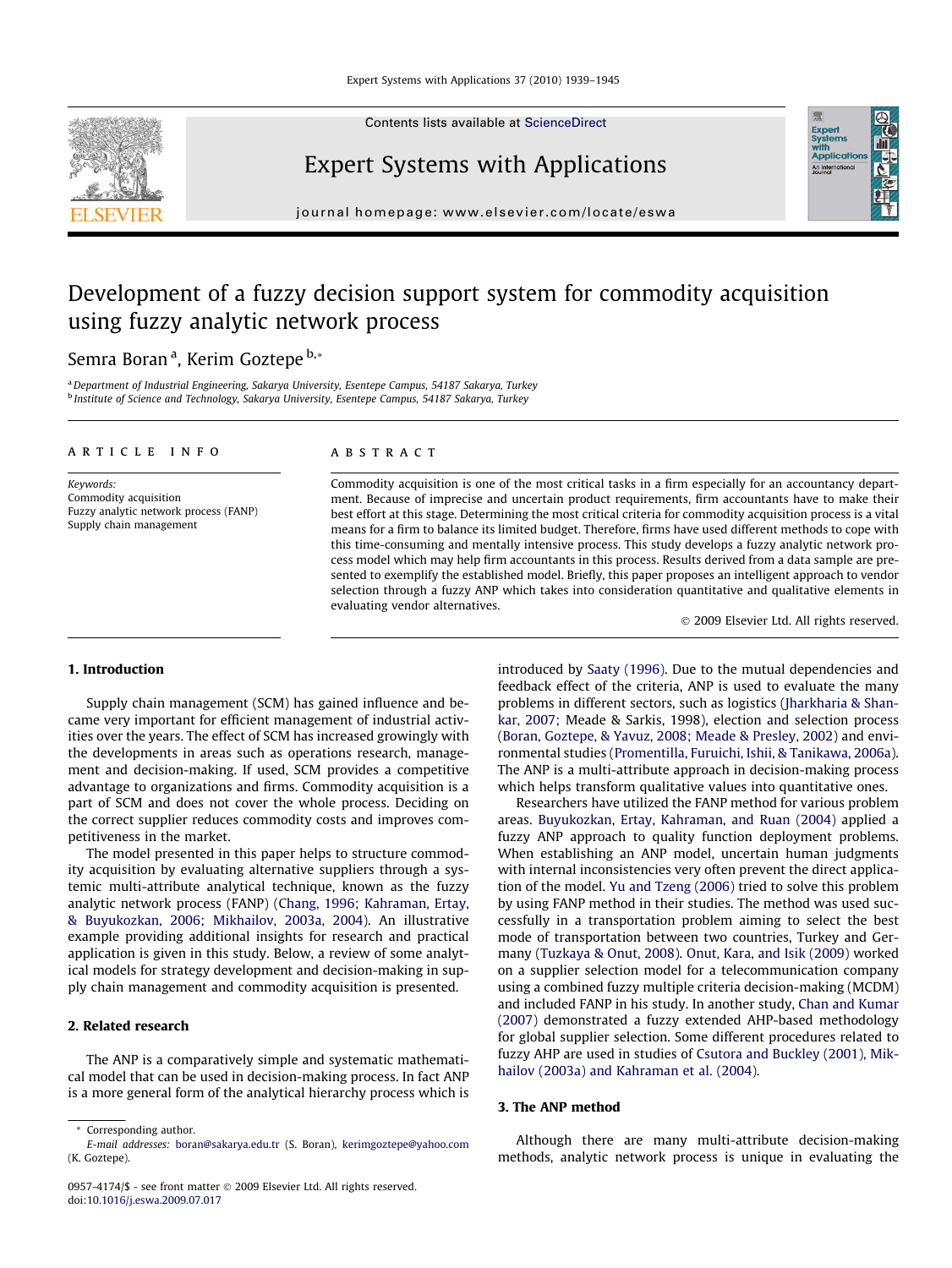most appropriate suppliers according to the feedbacks given by decision makers or experts. The ANP approach, as used in this study, not only leads to a logical result but also enables the commodity acquisition experts or company accountants to visualize the impact of various criteria in the final result. ANP integrates various criteria, alternatives and enablers in the decision model. The method also provides an appropriate approach for relationships and interdependencies between criteria across and along the hierarchies.

#### 4. Background of fuzzy sets and fuzzy-ANP method

### 4.1. Triangular fuzzy numbers

The fuzzy set theory is introduced by [Zadeh \(1965, 1976\)](#page--1-0) to deal with the uncertainty and imprecision related with information concerning several parameters. A fuzzy set can be described in different ways: either one can enumerate the elements that belong to the set, or describe the set analytically by stating conditions of membership, or depict the member elements by using a characteristic function or by the level sets. Namely there are two main steps for representing fuzzy sets: identifying a suitable universe of discourse and defining membership functions ([Yager & Zadeh, 1992\)](#page--1-0).

One of the basic aspects of human cognition is uncertainty ([Za](#page--1-0)[deh, 2005\)](#page--1-0). People do not express their impressions precisely in their daily life. Such vague notions as 'equally', 'moderately', 'strongly', etc. are used in order to describe a situation by the people. For instance rain is a mutual phenomenon which is difficult to describe. The word rain does not adequately describe variations in the intensity or amount. So rain can be regarded as a fuzzy phenomenon [\(Li & Yen, 1995\)](#page--1-0).

A fuzzy number is a special fuzzy set denoted as  $F = \{(x, \mu_F(x),\})$  $x \in R$ },where x takes values on the real line, R:– $\infty$  < x < +  $\infty$  and  $\mu_F(x)$  is a continuous mapping from R to the closed interval [0,1] ([Zimmermann, 1994](#page--1-0)). Fuzzy set theory offers various methods to convert the qualitative judgment of the experts or decision makers to quantitative data. In the model for commodity acquisition triangular fuzzy numbers (TFN) are used in order to represent expert's opinion.

A TFN is announced simply as  $(l/m, m/u)$  or  $(l, m, u)$ . A tilde ' $\sim$ ' will be placed above a symbol if the symbol represents fuzzy sets. The parameters l, m, and u denote the smallest possible value (lower bound), the modal value, and the largest possible value (upper bound) respectively and describe a fuzzy event.  $(l,m,u)$  is expressed in the following form [\(Ding & Liang, 2005\)](#page--1-0):

$$
\mu(x/\widetilde{M}) = \begin{cases}\n0, & x < l, \\
(x - l)/(m - l), & l \leq x \leq m, \\
(u - x)/(u - m), & m \leq x \leq u, \\
0, & x > u.\n\end{cases} \tag{1}
$$

## 4.2. Fuzzy ANP method

Inconsistency of judgments in pairwise comparisons is measured by the consistency ratio (CR) proposed by [Saaty \(1980\)](#page--1-0) as a test for the reliability of the decision results in both AHP and ANP method. Experts or decision makers are expected to revise and change their judgment to improve the consistency if the computed CR is more than 0.10. If CR values are high, there are some errors in the decision-making process and also in the judgmentmaking phase.

FANP method adapts the subjectivity of human judgment as being expressed in natural language. Reaching a conclusion is sometimes impractical and unclear to acquire exact judgments in pairwise comparisons. For instance in a comparison between an  $X$  and  $Y$  elements, it can be said that  $X$  is strongly preferred than Y. But if the question ''how strongly X dominates Y" is asked, the answer will not be exact. There is always an uncertainty in a decisionmaking process. The words used in the science of decision-making are always unclear and fuzzy. Fuzzy based method, FANP, is able to meet required formation for uncertain and vague pairwise comparisons. In this study the aim of FANP is to capture the fuzziness in the commodity acquisition model and so in evaluation of factors and sub-factors.

FANP has some additional advantages according to the conventional ANP method. It gives more practical results in pairwise comparison process. Therefore the method uses a linguistic scale which helps the decision maker or the expert and provides a more flexible approach in reaching a conclusion. FANP method gives better elucidation and learning in decision-making process.

Below main advantages of the FANP against classical ANP are given [\(Mikhailov & Singh, 2003b](#page--1-0))

- It better models the ambiguity and imprecision associated with the pairwise comparison process.
- It successfully derives priorities from both consistent and inconsistent judgments.
- It is cognitively less demanding for the decision makers.
- It is an adequate reflection of the decision-makers' attitude toward risk and their degree of confidence in the subjective assessments.

## 5. Commodity acquisition model

Commodity acquisition is a critical process for a company and can be evaluated in supply chain management. A wrong supplier selection for commodity acquisition can damage company's operational and financial situation. One of the critical challenges faced by company accountants is the selection of the vendors which provide required commodities at the exact time with best available price. Quality, delivery, flexibility etc. are important strategic and operational factors for the selection of a vendor.

#### 5.1. Chang's extent analysis method

[Chang's \(1992, 1996\)](#page--1-0) extent analysis method is used in commodity acquisition model. Steps of this method are especially easier than other known ones. Variables for the extent analysis method are provided below;

Let *X* = { $x_1, x_2, ..., x_n$ } be an object set and *U* = { $u_1, u_2, ..., u_m$ } be a goal set. Each object is taken and extent analysis for each goal,  $g_i$ , is performed, respectively according to this method. Thus, m, extent analysis values for each object, can be obtained with the following signs:

$$
M_{g_i}^1, M_{g_i}^2, \dots, M_{g_i}^m, \quad i = 1, 2, \dots, n,
$$
\n(2)

where all the  $M_{g_i}^j$   $(j = 1, 2, \ldots m)$  are TFN.

The steps of the method are presented below:

Step 1: The value of fuzzy synthetic extent with respect to the ith object is defined as

$$
S_i = \sum_{j=1}^{m} M_{g_i}^j \otimes \left[ \sum_{i=1}^{n} \sum_{j=1}^{m} M_{g_i}^j \right]^{-1} \tag{3}
$$

To obtain  $\sum_{j=1}^m M_{g_i}^j$ , perform the fuzzy addition operation of m extent analysis values for a particular matrix such that

$$
\sum_{j=1}^{m} M_{g_i}^j = \left(\sum_{j}^{m} l_j, \sum_{j=1}^{m} m_j, \sum_{j=1}^{m} u_j\right)
$$
 (4)